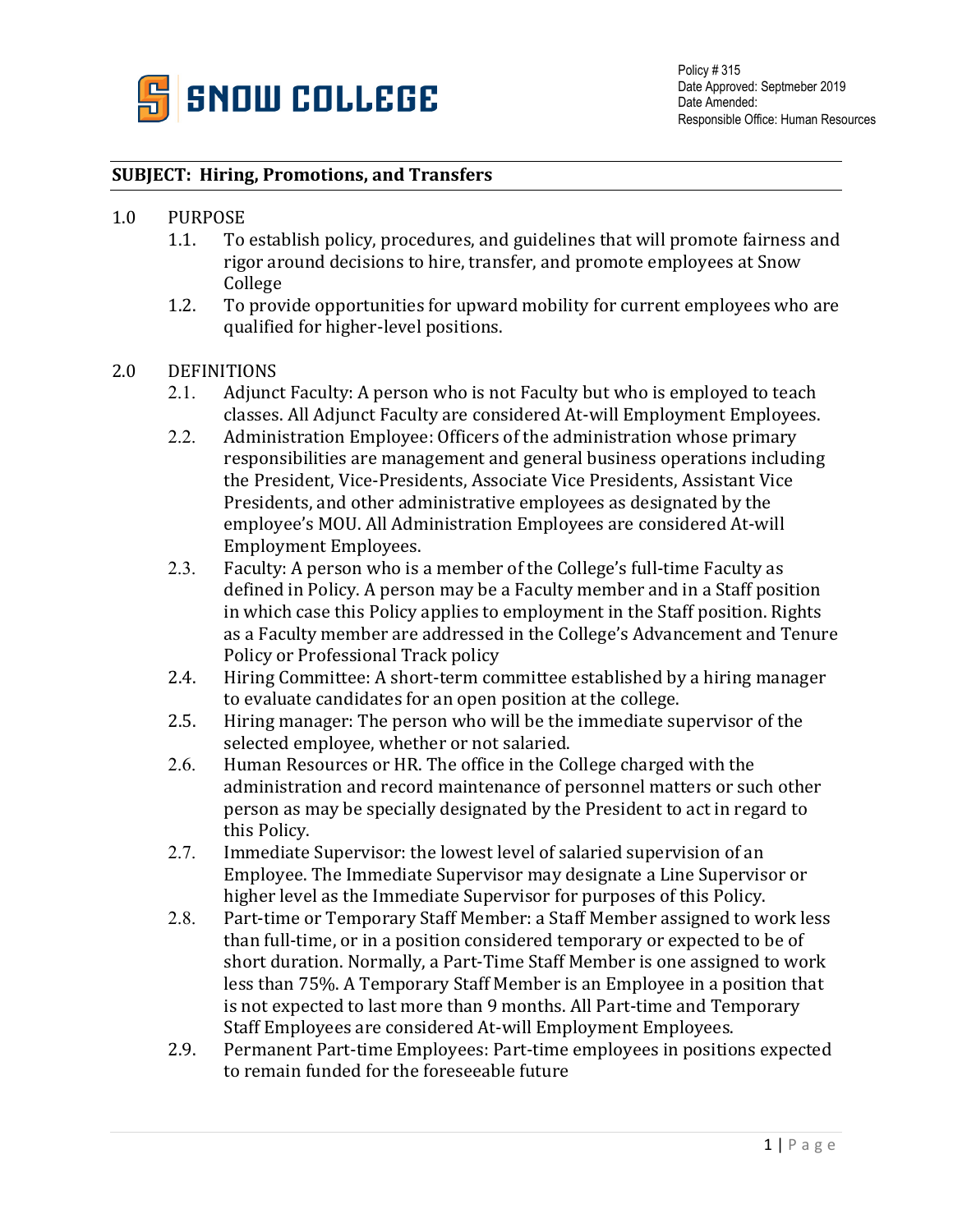

- 2.10. Promotion: Moving or advancing an employee to a different position within the college that has increased pay, authority, and/or other job characteristics as the previous position.
- 2.11. Regular Staff Member: a staff member whose employment is of a continuous nature, initially funded for a non-temporary period, who has successfully completed the probationary period. This includes exempt and non-exempt employees not covered by a similar faculty procedure, but excludes Probationary Regular Staff Employees, At-will Employment Employees, Administration Employees, Part-time Staff Employees, Temporary Employees and Adjunct Faculty. Normally, a Regular Staff Member is one assigned to work 75% or more (For example 30 or more hours per week, or 9 or more months in a year) in a position expected to last more than 6 months that is a full-time benefits eligible position and defined as a Regular Staff Member in an employment MOU. May also be referred to as Regular Staff Employee.
- 2.12. Student Employees: Employees who are taking at least six credits worth of classes and are in positions typically reserved for students.
- 2.13. Transfer: Moving an employee to a different position within the college that has comparable pay, authority, and other job characteristics as the previous position.
- 3.0 POLICY
	- 3.1. Snow College is committed to hiring those persons who are most qualified for the positions for which they have applied based on their experience, knowledge, skills, and abilities in relation to the requirements of the position, and based on their ability to strengthen the college and help it meet its mission. In addition, the college is committed to creating a diverse and inclusive workplace, providing opportunities for underrepresented classes of employees including honoring statutory obligations in connection with this such as Veteran preferences.
		- 3.1.1. In general, having standardized hiring processes serve this Policy best. The Human Resources Department shall maintain such standardized processes and oversee the hiring process. While deviations from a standardized process may be authorized by the college president on a case-by-case basis where such deviations do not undermine this Policy, such deviations should be rare, documented and justified. The standardized processes shall be designed to accomplish the following: